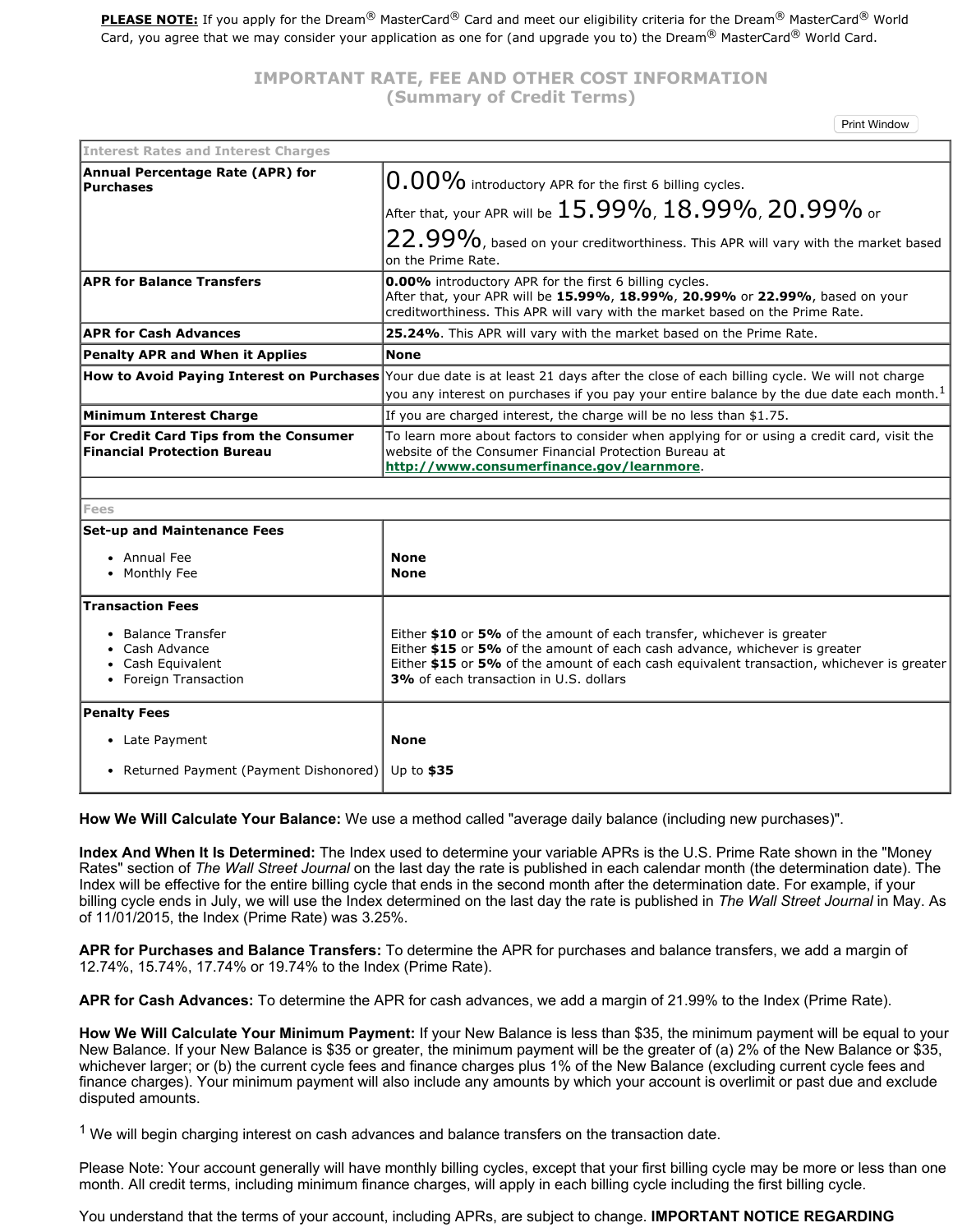### CHANGES IN TERMS. We reserve the right to unilaterally change the rates, fees, costs, and other terms at any time for any **reason. All changes in terms will be subject to the requirements of applicable law.**

Payments on your account may be applied in the order we select, subject to applicable law. Generally, this means that if you make a payment in excess of the required minimum payment, we will apply the excess amount first to your balances with the highest Annual Percentage Rate. Any remaining portion of that excess amount will be applied to your other balances in descending order based on their applicable Annual Percentage Rates.

**BALANCE TRANSFERS**: You authorize us to make one or more of the balance transfers that you have requested. All balance transfer requests are subject to our approval; we are not liable if we do not make a requested balance transfer. We reserve the right to make balance transfers in the order we select and to limit the amount of the balance transfers that we make (this amount may be less than your total credit limit). If you request an amount that we do not approve, we may process a partial transfer for less than you requested or we may decline the entire request. In addition, transfer requests that are incomplete, illegible or requested to cash, to yourself or to another account with us or one of our affiliates need not be processed. You should not transfer any amount that is in dispute in order to preserve your dispute rights. You should continue to monitor the other accounts that you request to transfer balances from and you should continue to pay the minimum payments due on those accounts until you receive statements from those creditors showing that the balances due them have been paid in full. This may not happen until after the balance transfer appears on your billing statement from us. You are liable for any late payments, finance charges or disputed amounts on your other accounts. If you want your other accounts closed following a balance transfer, you are responsible for doing so. Balance transfers are subject to applicable fees and finance charges and do not have the benefit of a grace period.

**CREDIT REPORTS:** By applying for this account you agree that First Bankcard® (a division of First National Bank of Omaha) may obtain credit reports for purposes of processing your application and for later purposes related to your account such as reviewing, updating and renewing it, increasing the credit line and collecting. If you request, you will be informed of whether or not a credit report was requested and of the name and address of the consumer reporting agency that furnished the report. You also authorize First Bankcard<sup>®</sup> (a division of First National Bank of Omaha) to verify your employment, income and other relevant information.

**NOTICE TO CARDMEMBERS AND AUTHORIZED USERS:** We may report information about your account to credit bureaus. Late payments, missed payments, or other defaults on your account may be reflected in your credit report.

**IMPORTANT INFORMATION ABOUT PROCEDURES FOR OPENING A NEW ACCOUNT:** To help the government fight the funding of terrorism and money laundering activities, the USA PATRIOT Act requires all financial institutions to obtain, verify, and record information that identifies each person (including business entities) who opens an account.

What this means for you: When you open an account, we will ask for your name, physical address, date of birth, and other information that will allow us to identify you. We may also ask for other identifying documents. We will let you know if additional information is required.

Married applicants may apply for separate Accounts in their own names.

**OHIO RESIDENTS:** The Ohio laws against discrimination require that all creditors make credit equally available to all creditworthy customers and that credit reporting agencies maintain separate credit histories on each individual upon request. The Ohio Civil Rights Commission administers compliance with this law.

**NOTICE TO MARRIED WISCONSIN APPLICANTS:** No provision of any marital property agreement, unilateral statement or court decree adversely affects our interests and/or rights unless, prior to the time the credit is granted or an open-end credit plan is entered into, we are furnished with a copy of the agreement, statement, or decree, or have actual knowledge of the adverse provision. Married Wisconsin residents applying for credit separately must furnish name and address of their spouse to First Bankcard® (a division of First National Bank of Omaha) at P.O. Box 3696, Omaha, NE 68172-9936.

**CALIFORNIA RESIDENTS:** The applicant, if married, may apply for a separate account. After credit approval, each applicant shall have the right to use this account to the extent of any credit limit set by the creditor and each applicant may be liable for all amounts of credit extended under this account to each joint applicant.

**NEW YORK RESIDENTS** may contact the New York State Department of Financial Services to obtain a comparative listing of credit card rates, fees and grace periods. New York State Department of Financial Services: 1-877-226-5697.

**ARBITRATION NOTICE:** You understand that any Cardmember Agreement you receive will contain an arbitration provision that may substantially limit your rights in the event of a dispute, including your right to litigate in court or have a jury trial, discovery and appeal rights, and the right to participate in court or in arbitration as a representative or member of a class action. Please review the Cardmember Agreement and its arbitration provision carefully before you use or allow someone else to use an account.

Cards are issued by First Bankcard® (a division of First National Bank of Omaha).

# **MAXIMUM REWARDS ® GAS AND GROCERY PROGRAM TERMS AND CONDITIONS SUMMARY**

Please read this Terms and Conditions Summary for important information about the Maximum Reward® Gas and Grocery Program (the "Program"). First Bankcard, a division of First National Bank of Omaha, is referred to below as "we," "us," "our" and "First Bankcard." First Bankcard is the issuer of the credit card account(s) ("Account") and is the sponsor of the Program. Complete Program Terms and Conditions will be provided to you when you become an approved Cardmember.